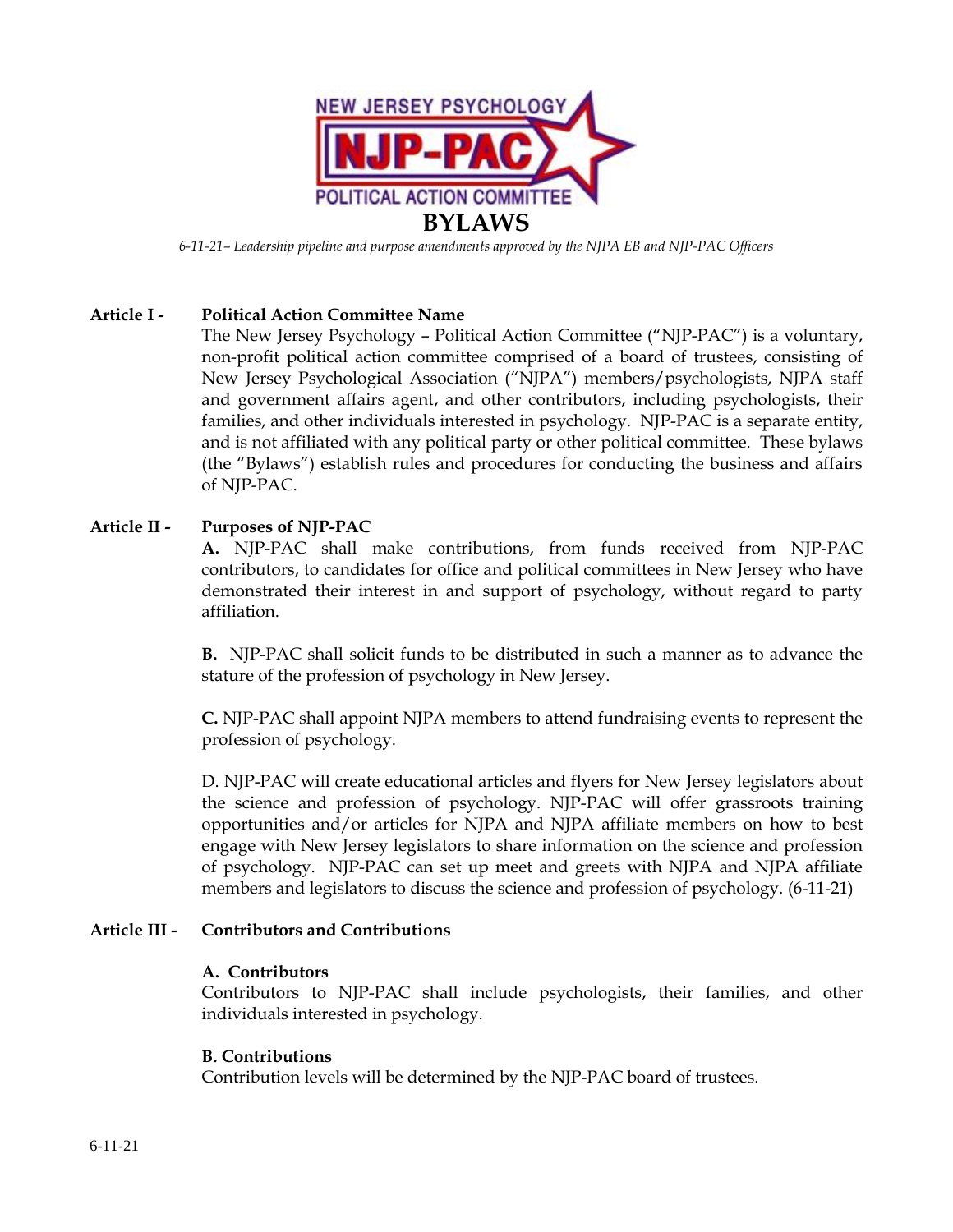### **Article IV - Governance of the NJP-PAC**

#### **A. NJP-PAC Board of Trustees (**6-11-21 updated)

The NJP-PAC board of trustees (PAC Board) shall be comprised of the executive officers (Officers) (see Article IV B), and at least three additional representatives from the NJPA general membership, NJPA county affiliates (NJPA members), NJPA early career psychologist member representatives, and/or NJPA graduate student representatives. The PAC Officers will recruit potential Board trustees. The NJPA executive board shall have the authority to appoint and remove PAC Board trustees**.**  Each member of the PAC Board shall serve for a minimum of one (1) year, and may serve for a maximum of six (6) years before he or she is subject to re-election. The NJPA government affairs agent will act as an advisor to the PAC Board.

#### **B. NJPA-PAC Executive Officers** (**6-11-21 updated)**

The NJPA executive director shall serve as the executive director of the NJP-PAC in an ex-officio capacity. The executive officers of the **PAC** Board shall consist of a president, treasurer, secretary, and executive director and/or his/her designee (the "**PAC** Officers"). The president and treasurer shall be recommended by the PAC Officers and appointed by the NJPA Executive Board based on serving as a past NJPA Executive Board member or past chairpersons/member of the NJPA Committee on Legislative Affairs ("COLA"). The secretary shall be appointed by the executive director annually, and may be reappointed annually at the discretion of the executive director. The leadership recommendations should be presented in Q4 to the executive board.

### **C. NJP-PAC Meetings**

The president shall preside over any regular or special meeting of the PAC Board. A special meeting may be called by the president in writing, with the agreement of the treasurer, secretary, executive director, and government affairs agent. The president or his/her designee shall be responsible for setting the date of any regular or special meeting of the PAC Board, and for notifying all trustees of such meeting date at least 14 days prior to such meeting, by personal service, telephone, facsimile, electronic mail, or by mail addressed to the trustee postage prepaid, at the address for such trustee appearing on the books and records of NJP-PAC. Notice of a meeting need not be given to any trustee who signs a waiver of notice whether before or after the meeting, or who attends the meeting without protesting, prior to the conclusion of the meeting, the lack of notice to such trustee of such meeting. Neither the business to be transacted at, nor the purpose of, any meeting of the PAC Board need be specified in the notice or waiver of notice of such meeting. The PAC Board shall meet, either in person or virtually, at least once a year.

The presence of a majority of the PAC Board shall constitute a quorum for the transaction of business at any meeting of the PAC Board. In lieu of holding a meeting, the PAC Board may vote or otherwise take action by a written instrument indicating the consent of those Trustees necessary to effectuate the applicable vote. Each Trustee shall be entitled to one (1) vote. Unless otherwise provided in these Bylaws or applicable law, the affirmative vote of a majority of the Trustees shall be the act of the Board. The NJP-PAC annual budget shall be approved at the annual NJP-PAC meeting (see Article VI).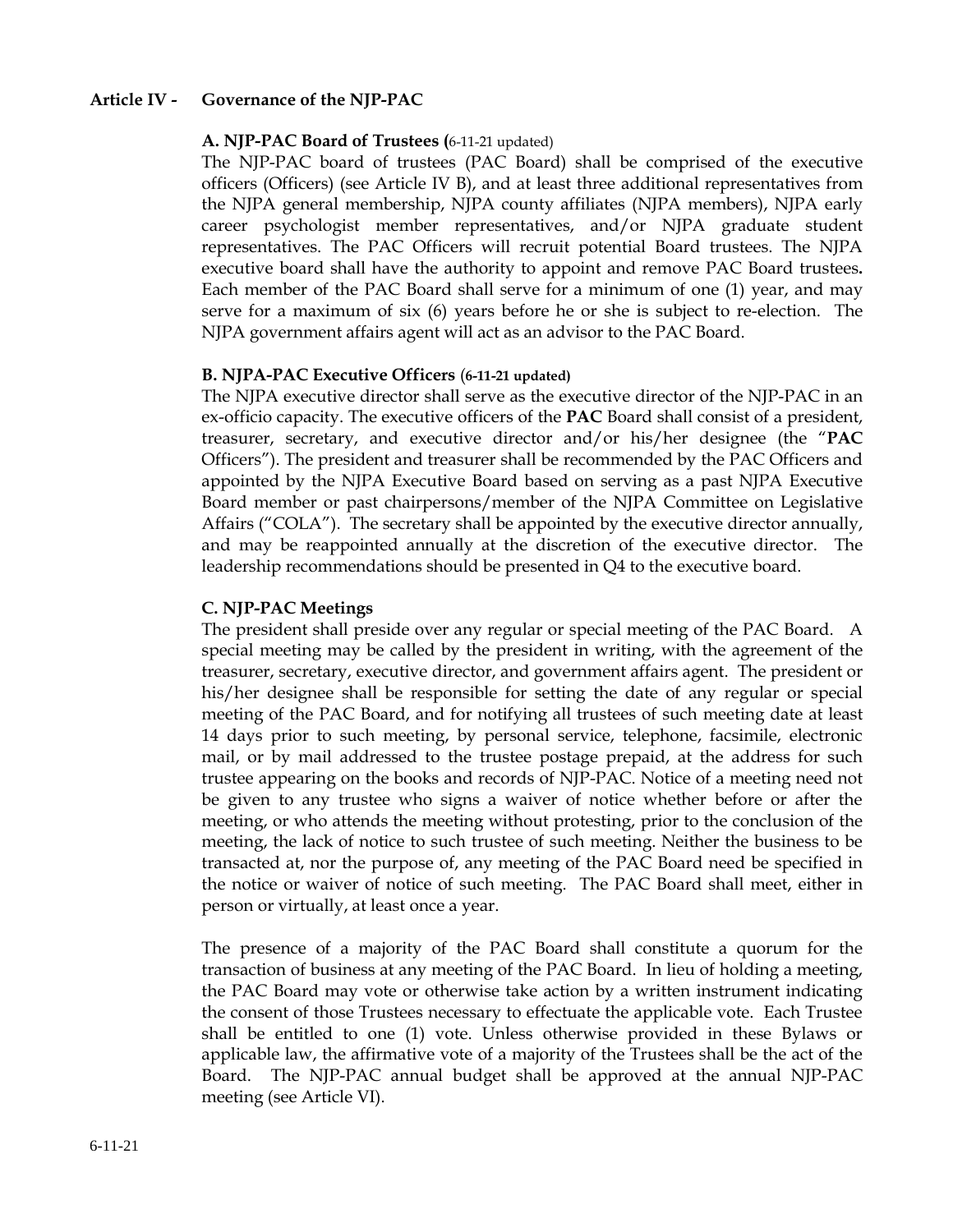## **D. NJP-PAC Meeting Minutes**

The secretary or his/her designees shall keep the minutes of each NJP-PAC meeting. Written minutes of each NJP-PAC meeting shall be emailed to each Trustee.

## **E. NJP-PAC Books and Records of Account**

NJP-PAC shall keep correct and complete books and records of account. The treasurer or his/her designee shall keep a detailed accounting of all contributions to the NJP-PAC and expenditures by the NJP-PAC. The treasurer or his/her designee shall be responsible for periodic reports of such contributions and expenditures to the New Jersey Election Law Enforcement Commission (ELEC), as required by law. NJP-PAC's books and records shall be available at the NJP-PAC's principal office for examination by any Officer or Trustee (or their duly authorized representatives) at all reasonable times. Any request for information shall be in writing, and shall state the purpose therefor.

NJP-PAC accounting needs can be assigned to the NJPA financial services representative, by the NJPA executive director. All costs of NJP-PAC bookkeeping and accounting shall be considered legitimate expenses of the NJP-PAC.

## **F. Expense Checks**

The secretary and the executive director of NJP-PAC are authorized to sign checks for expenses incurred by NJP-PAC.

## **G. Unused NJP-PAC Funds**

The PAC Officers may agree to invest NJP-PAC's unused funds in an interest-bearing account insured by the federal government which makes funds available without penalty, wherever not prohibited by State or Federal law.

#### **H. Committees.**

The Board may appoint from among the Trustees an executive committee and one or more other committees. To the extent provided in such resolution, each such committee shall have and may exercise all of the authority of the PAC Board, subject to the permissible scope of power permitted by law. The Board may: (a) abolish any committee; (b) fill any vacancy in any committee; and (c) remove any person from membership on any committee, with or without cause.

# **Article V - Solicitation of Funds**

Solicitation of funds shall be undertaken in coordination with the NJPA solicitation calendar. The president and treasurer of NJP-PAC, in consultation with the executive director or his/her designee and government affairs agent, shall be responsible for coordination and solicitation of funds deemed necessary by the PAC Board in accordance with these Bylaws. A special mailing may be sent out if deemed necessary by the PAC Officers. An NJP-PAC solicitation will always be included in the NJPA annual dues mailing. All costs of solicitation of funds shall be considered legitimate expenses of the NJP-PAC.